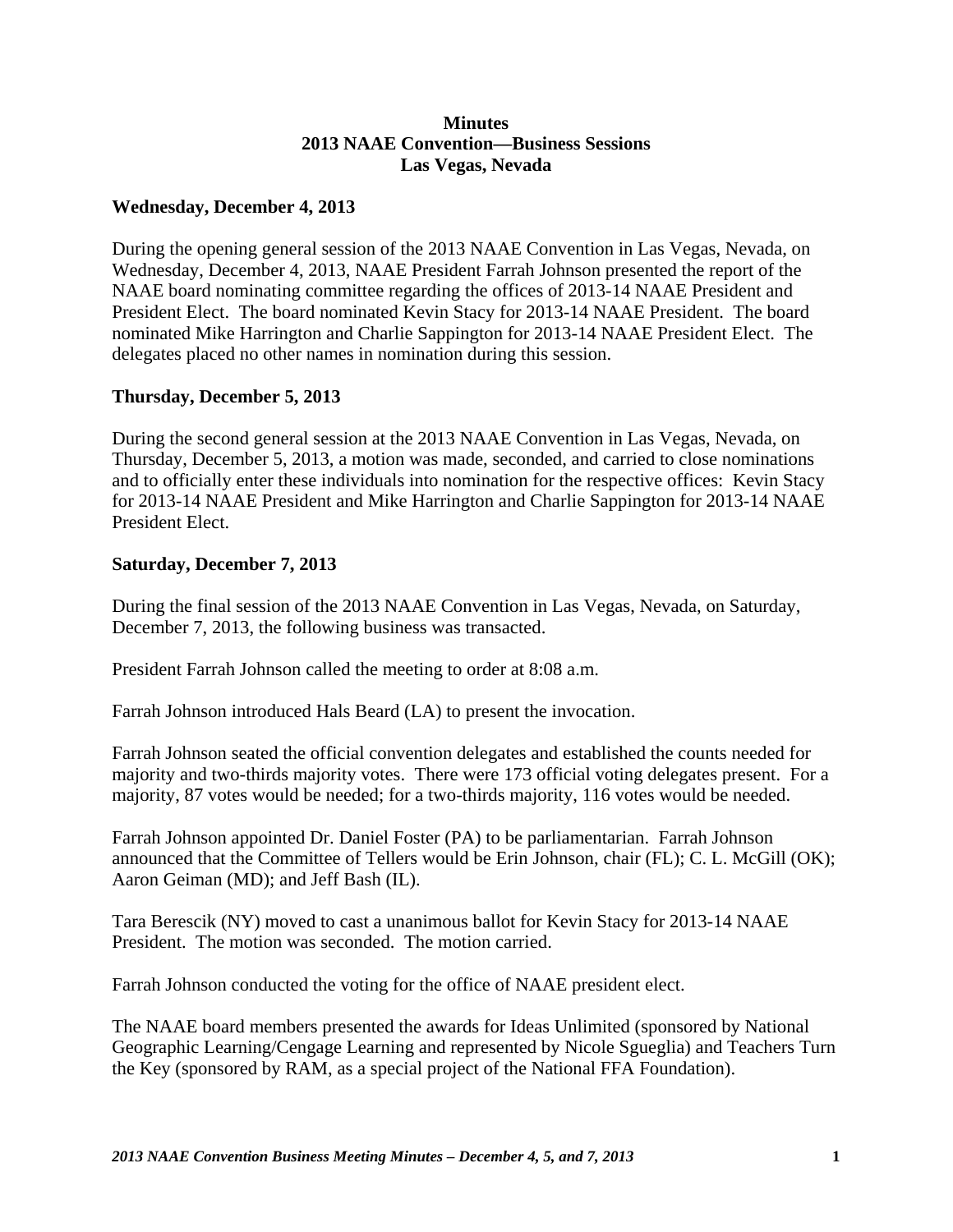Ken Couture (CT) presented a report from the National Council for Agricultural Education.

Farrah Johnson called on the committee chairs to present the reports from the seven standing committees, as follows:

**Finance**—Josh Rusk (WI) presented the report and moved for acceptance of the report. The second to the motion was implied. The motion carried.

**Marketing**—Joe Linthicum (MD) presented the report and moved for acceptance of the report. The second to the motion was implied. The motion carried.

**Member Services**—Troy Talford (WI) presented the report and moved for acceptance of the report. The second to the motion was implied. The motion carried.

**Policy and Bylaws**—Christa Williamson (MN) presented the report and moved for acceptance of the report. The second to the motion was implied. The motion carried.

**Professional Growth**—Sherisa Nailor (PA) presented the report and moved for acceptance of the report. The second to the motion was implied. The motion carried.

**Public Policy—Teresa Lindberg (VA) presented the report and moved for acceptance of** the report. The second to the motion was implied. The motion carried.

**Strategic Planning**—Tara Berescik (NY) presented the report and moved for acceptance of the report. The second to the motion was implied. The motion carried.

Farrah Johnson introduced LeAnn Wilson, ACTE executive director, to bring remarks from ACTE.

Farrah Johnson then opened the floor for other business. No other unfinished or new business was presented.

Jay Jackman recognized the two outgoing regional vice presidents, Erica Whitmore and Mike Harrington. Both Erica Whitmore and Mike Harrington were awarded life membership in NAAE and presented an appreciation plaque.

Jay Jackman recognized Farrah Johnson as the outgoing president. Jay presented Farrah an outgoing president plaque and a NAAE Montana Silversmith necklace to commemorate Farrah's NAAE presidential term of office. (At the opening session on Wednesday, Jay had presented an appreciation plaque to Dr. Daniel Cox, CTE director for Volusia County Schools, to recognize Farrah for her service to NAAE.) Farrah Johnson then delivered her outgoing president address.

Farrah Johnson announced the results of the voting for NAAE president elect. Charlie Sappington (IL) was elected 2013-14 NAAE President Elect.

Farrah Johnson then recognized the outgoing regional vice presidents and regional secretaries and welcomed the new regional vice presidents and regional secretaries.